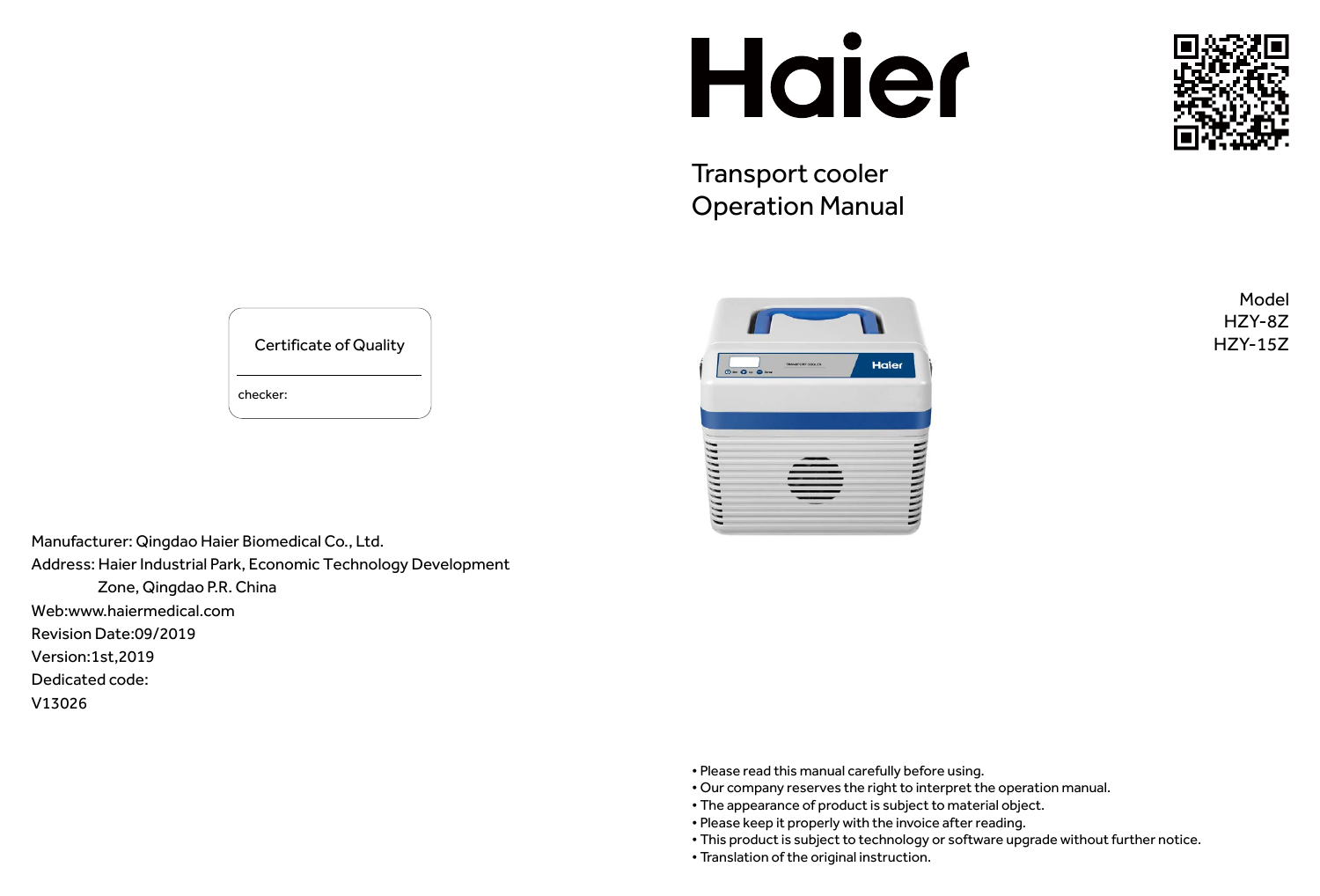# **Content**

#### **Packing list**

| HZY-8Z         |
|----------------|
| 1              |
| 1              |
|                |
|                |
|                |
| <b>HZY-15Z</b> |
| 1              |
|                |
| 1              |
| 1              |
|                |
|                |

| HZY-8Z         |
|----------------|
| $\mathbf 1$    |
| 1              |
| 1              |
| $\overline{1}$ |
| $\overline{1}$ |
| <b>HZY-15Z</b> |
| $\mathbf{1}$   |
| $\mathbf{1}$   |
| 1              |
| 1              |
| 1              |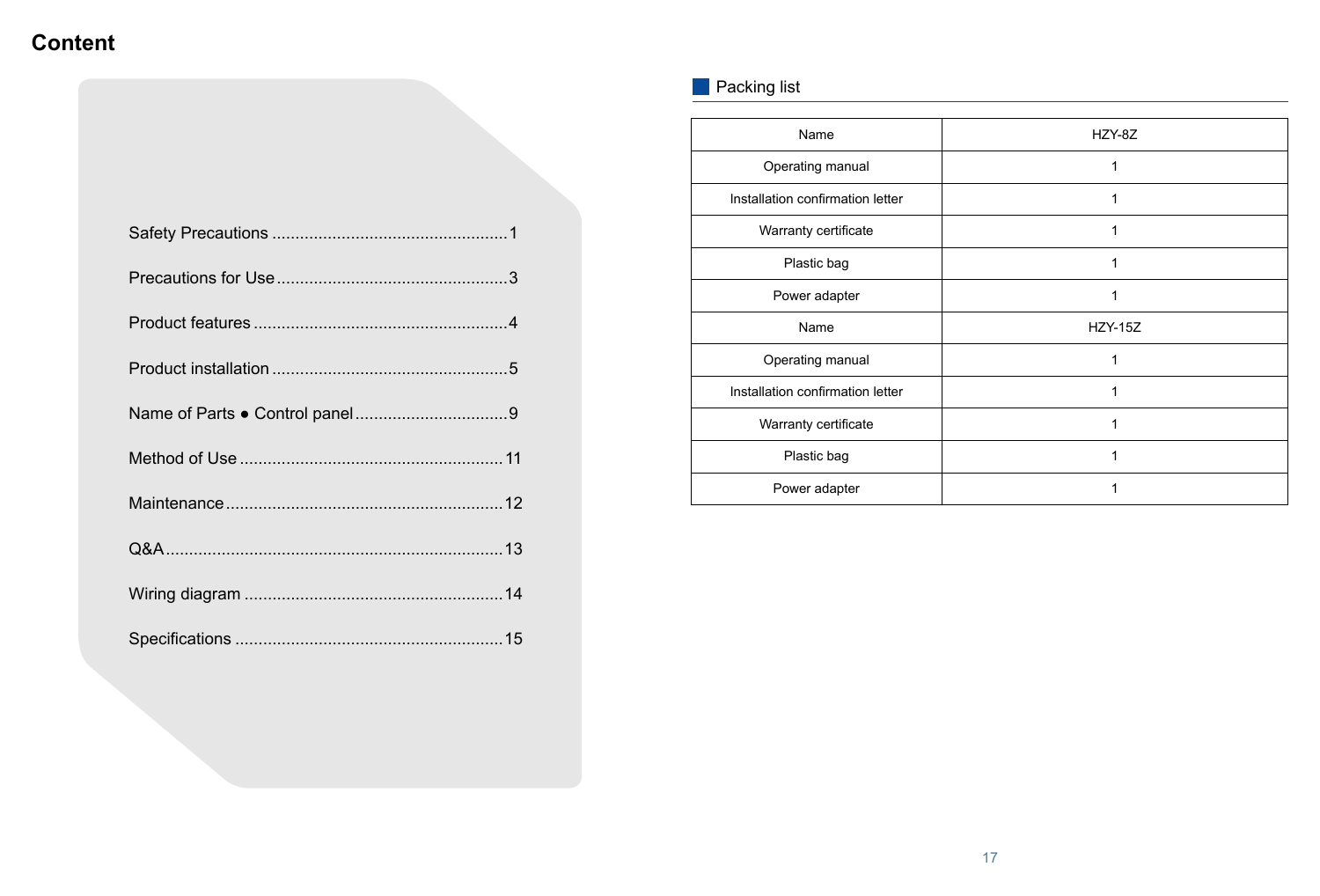| Name                                                          | <b>Transport cooler</b>                                          |
|---------------------------------------------------------------|------------------------------------------------------------------|
| Model                                                         | <b>HZY-15Z</b>                                                   |
| <b>External dimensions</b><br>$(W \times D \times H)$<br>(mm) | 520×300×270                                                      |
| Internal dimensions<br>$(W \times D \times H)$<br>(mm)        | 430×150×180                                                      |
| Insulating material                                           | Hard polyurethane foam                                           |
| Cooling mode                                                  | Semiconductor active refrigeration                               |
| Casing/liner                                                  | ABS/aluminum plate                                               |
| Temperature control mode                                      | Computer control system                                          |
| Net weight                                                    | 6kg                                                              |
| Range of temperature in storage/transport                     | $2^{\circ}$ C ~6 $^{\circ}$ C /2 $^{\circ}$ C ~10 $^{\circ}$ C   |
| Rated power supply                                            | 220V (can be connected to 12V cigarette<br>lighting plug)        |
| Rated power                                                   | 95W                                                              |
| Alarm type                                                    | Overtemperature alarm, sensor fault alarm<br>and power off alarm |
| Power-off temperature keeping time                            | 2 hours (at 28°C environmental temperature<br>with load)         |
| Chargeable battery                                            | Chargeable lithium battery                                       |
| NFC clock-in function                                         | None                                                             |
| Production date/Software release version                      | See bar code on the case body/V1                                 |

Note: Our company pays attention to technological innovation. Products are subject to upgrade without further notice.

# **Safety Precautions**

#### Dear users:

If it is required to lengthen the power cord, the section area of the lengthened cord must not be less than  $2mm^2$  and the length shall not be longer than  $3m$ . Otherwise, a fire or electric shock

Thank you for use of Transport Cooler. For better understanding of this operating manual and use of this product, and for preventing personal injury and damage to articles, please read the manual carefully and observe the contents marked with the following signs in this manual.



Close down the gas leaking valve and open the door and windows for ventilation in case of leakage of inflammable gas like coal gas, etc., and do not plug or pull out the power plug of the

Transport cooler. Otherwise, it may trigger an explosion and fire.

Make sure to place the Transport cooler firmly on a solid and flat ground. If the ground is not stable or it is not properly placed, it may cause overturn of the Transport cooler or personal injury.

Please use the dedicated power supply indicated on the nameplate of the freezer. Otherwise, it

Under all conditions marked with  $\mathbb{Z}$ , it is necessary to refer to the documentation, so as to clarify the nature of potential risks and any countermeasures that must be taken.

If the service voltage is lower than 198V or higher than 242V, it is required to additionally install

The power cord of this refrigerator is provided with a three-wire (grounding wire) plug, complying with the standard 10A three-wire (grounding wire) socket. Never cut or remove the grounding plug foot of the power cord in any case. Make sure that the power plug and socket is inserted

- may cause a fire or electric shock.
- an automatic manostat suitable for electromotor load.
- may possibly be caused.
- tightly and reliably. Otherwise, it may result in a fire hazard.
- Please use power supply socket with grounding wire for fear of electric shock. Œ
- professional technician.
- $\mathbf{\Omega}$ leakage of electricity or electric shock may possibly be caused.
- degeneration of its insulation.
- $\boldsymbol{\Omega}$ electric shock or a short circuit.
- insulation and further cause leakage of electricity or electric shock.

If the power socket is not grounded, make sure that grounding wire will be installed by a

Do not use the Transport cooler in the open air. When the refrigerator gets wet in the rainwater,

Do not place the Transport cooler in a damp site or a place where it may be vulnerable to sprayed water. Otherwise, leakage of electricity or electric shock may be caused due to

Do not pour water onto the Transport cooler in a direct inclined way. Otherwise, it may cause an

Do not place any vessel containing water or any heavy object on the Transport cooler. If the object falls off, it may possibly cause personal injury and the flowing water may degenerate the

Failure to observe the matters under the warning signs may cause serious casualty accident.



Failure to observe the matters under the caution signs may cause casualties or freezer damage and associated property loss.



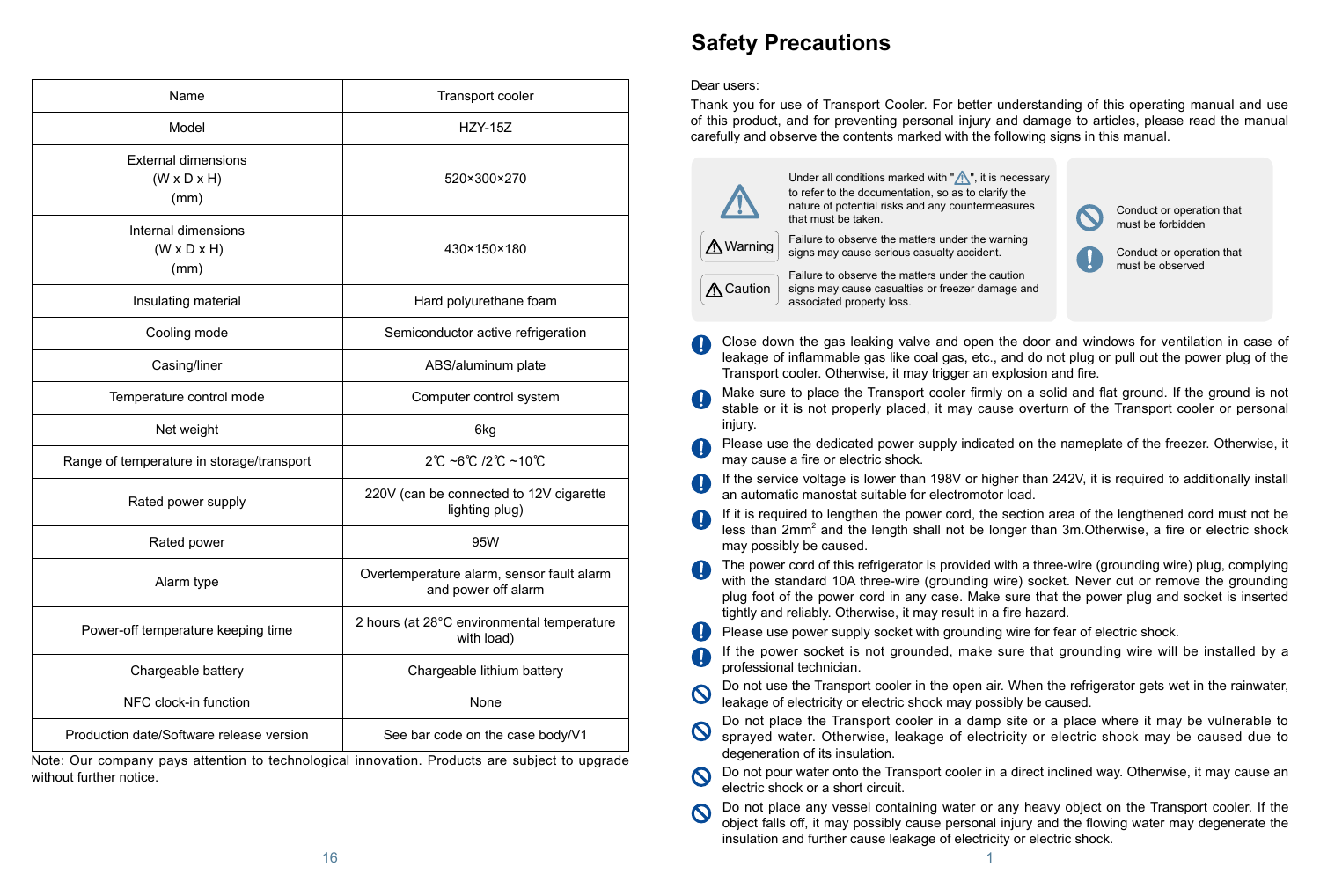- Do not ground the Transport cooler via gas pipe, power supply conduit, telephone line or lightning rod. The abovementioned grounding connection may cause an electric shock or other dangers.
- Do not contact any electric parts or any switches such as power plug and so forth with a wet hand. Otherwise, an electric shock may possibly be caused.
- When pulling out a plug from the power socket, hold the power plug firmly but do not pull the wire of the power plug. If you pull the electric cord by hand,it may possibly cause an electric shock or lead to a fire due to short circuit.
- If the Transport cooler runs out of order, please pull out the power plug. Continuous running in an abnormal condition may cause an electric shock or fire.
- Users must not remove, repair or refit the Transport cooler by themselves. Otherwise, a fire or personal injury due to improper operation may possibly be caused.
- Before conducting any repair or maintenance of the refrigerator, make sure to disconnect the power of the Transport cooler for fear of electric shock or personal injury.
- Make sure not to suck in medicine or suspended particles inside and surrounding the Transport cooler in time of repair and maintenance. Otherwise, they may possibly bring hazard to your health.
- When storing toxic, hazardous or radioactive articles, please use the Transport cooler in a safe zone. If used improperly, it may bring damage to physical health or environment.
- Pull the plug of Transport cooler when it will be out of service for a long time, so as to prevent electric shock, leakage of electricity, or fire due to the aging of the power cord.
- If the Transport cooler is left unused for a long time in an unattended area, make sure that children will not approach the Transport cooler and the box door cannot be closed completely.
- Disposal of the discarded Transport cooler shall be conducted by relevant persons. This equipment contains reusable materials and shall be disposed of properly - not simply discarded with unclassified household waste. Appliances that are no longer to be used must be disposed of in a professional and appropriate manner in accordance with current local laws and regulations.
- Do not store corrosive articles such as acid, alkali etc. in the Transport cooler. Otherwise, it may cause damage to the internal components or electric parts of the Transport cooler.
- Do not place the packing plastic bags at the locations where children can easily take as plastic bags may possibly cause occurrence of suffocation accident.
- Do not climb onto the Transport cooler or place articles on it. Otherwise, personal injury or damage of Transport cooler may be caused due to the overturn of the Transport cooler.
- Do not insert any metal objects like iron nails, iron wire into any orifice and gap or any air vent  $\boldsymbol{\infty}$ used for internal air circulation of the Transport cooler. Otherwise, it may cause an electric shock or injury due to contact of the above objects with the moving parts.
- When restarting the Transport cooler after a power failure or power-off, it is required to check the setting of the Transport cooler.Change of settings may cause damage to the articles stored.
- Put on your gloves at time of maintenance so as not to bump the sharp edges or corners, which may result in personal injury.
- When moving the Transport cooler, please be careful not to trip over it, preventing damage to the Transport cooler or casualties.
- Do not use any electric appliance in the store-room of the Transport cooler except for the types  $\bullet$ that the manufacturer recommended for use.

| Name                                                          | <b>Transport cooler</b>                                          |
|---------------------------------------------------------------|------------------------------------------------------------------|
| Model                                                         | HZY-8Z                                                           |
| <b>External dimensions</b><br>$(W \times D \times H)$<br>(mm) | 300×265×260                                                      |
| Internal dimensions<br>$(W \times D \times H)$<br>(mm)        | 230×140×170                                                      |
| Insulating material                                           | High-density foam                                                |
| Cooling mode                                                  | Semiconductor active refrigeration                               |
| Casing/liner                                                  | ABS/aluminum plate                                               |
| Temperature control mode                                      | Computer control system                                          |
| Net weight                                                    | 3.5kg                                                            |
| Range of temperature in storage/transport                     | $2^{\circ}C$ ~6 $^{\circ}C$ /2 $^{\circ}C$ ~10 $^{\circ}C$       |
| Rated power supply                                            | 220V (can be connected to 12V cigarette<br>lighting plug)        |
| Rated power                                                   | 60W                                                              |
| Alarm type                                                    | Overtemperature alarm, sensor fault alarm<br>and power off alarm |
| Power-off temperature keeping time                            | 2 hours (at 28°C environmental temperature<br>with load)         |
| Chargeable battery                                            | Chargeable lithium battery                                       |
| Production date/Software release version                      | See bar code on the case body/V1                                 |

### **Specifications**

**Specifications** 

| Name                                                                                                      | <b>Transport cooler</b>                                          |  |
|-----------------------------------------------------------------------------------------------------------|------------------------------------------------------------------|--|
| Model                                                                                                     | HZY-8Z                                                           |  |
| <b>External dimensions</b><br>$(W \times D \times H)$<br>(mm)                                             | 300×265×260                                                      |  |
| Internal dimensions<br>$(W \times D \times H)$<br>(mm)                                                    | 230×140×170                                                      |  |
| Insulating material                                                                                       | High-density foam                                                |  |
| Cooling mode                                                                                              | Semiconductor active refrigeration                               |  |
| Casing/liner                                                                                              | ABS/aluminum plate                                               |  |
| Temperature control mode                                                                                  | Computer control system                                          |  |
| Net weight                                                                                                | 3.5kg                                                            |  |
| nge of temperature in storage/transport                                                                   | 2℃ ~6℃ /2℃ ~10℃                                                  |  |
| Rated power supply                                                                                        | 220V (can be connected to 12V cigarette<br>lighting plug)        |  |
| Rated power                                                                                               | 60W                                                              |  |
| Alarm type                                                                                                | Overtemperature alarm, sensor fault alarm<br>and power off alarm |  |
| Power-off temperature keeping time                                                                        | 2 hours (at 28°C environmental temperature<br>with load)         |  |
| Chargeable battery                                                                                        | Chargeable lithium battery                                       |  |
| oduction date/Software release version                                                                    | See bar code on the case body/V1                                 |  |
| ur company pays attention to technological innovation. Products are subject to upgrade<br>$\sim$ n notion |                                                                  |  |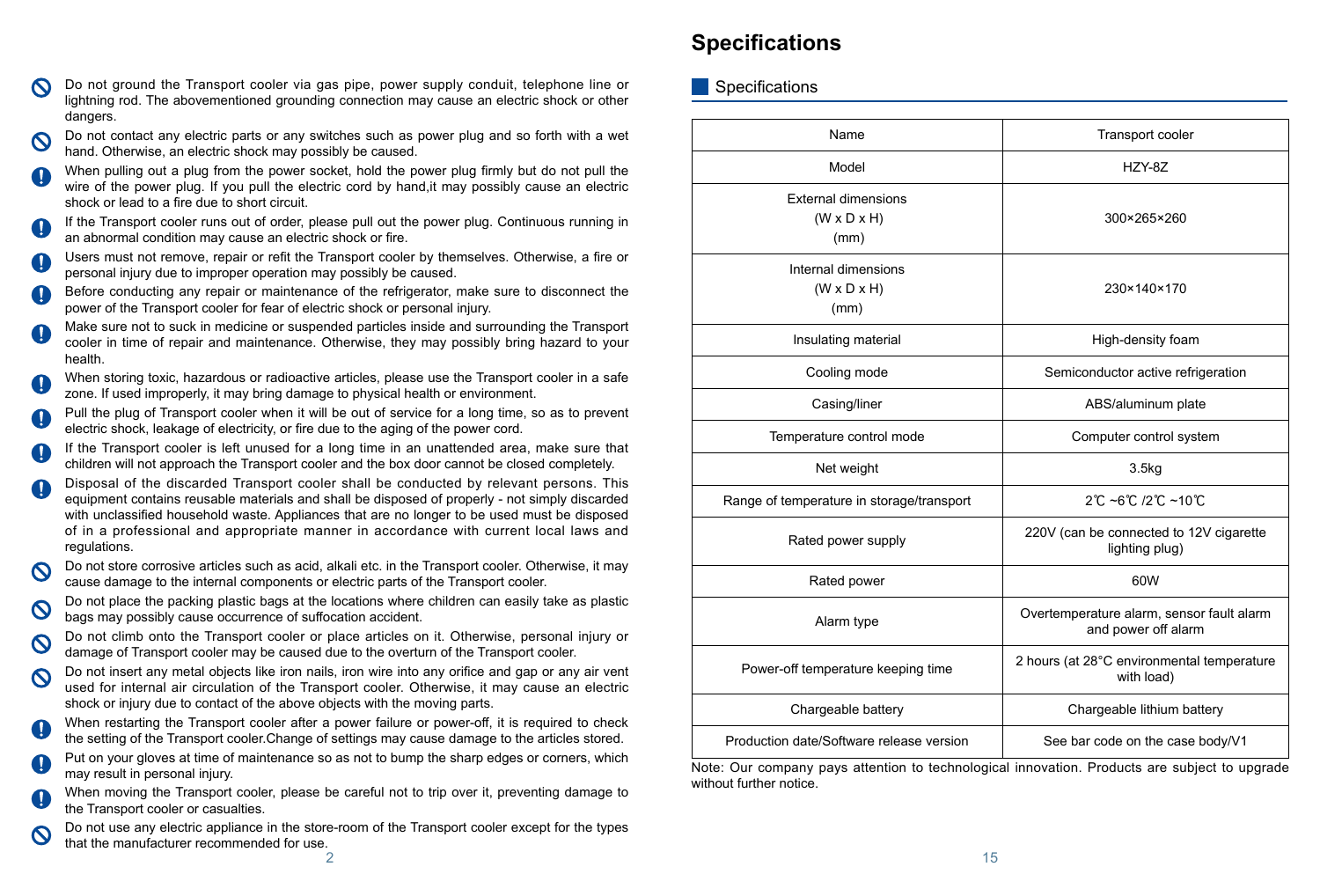## **Wiring diagram**



# **Precautions for Use**

•Structure and composition: The product consists of insulation cabinet, refrigeration system, control system (including alarm system), data recording system and so on.

•When restarting the Transport cooler after it has not been used for a long time, the test battery may possibly be at low level. After it is connected with power supply, the lithium battery can be charged and it can be fully charged after Transport cooler's working for continuous 5 hours.

•The indicated temperature value of the Transport cooler is the value indicated at the temperature sensing probe inside the Transport cooler. Occasionally there is a certain difference between the indicated temperature and the actual temperature in the central part of the Transport cooler, but it will gradually approach to the true temperature.

•Use the diluted neutral detergent to clean the refrigerator. Do not use brushes, acid, gasoline, soap powder, polishing powder or hot water to clean the Transport cooler as the above-mentioned materials may damage the painting surface as well as the plastic and rubber parts and components. Take particular care not to use volatile solvent such as gasoline to wipe plastic and rubber parts and components.

•Cut off the power of the Transport cooler when it will be out of service for a long time. •Every time when putting in and taking out the articles, please try to reduce the door opening time so as not to cause relatively large fluctuations of the temperature and humidity inside the heating box. •After the door is opened, the temperature inside the refrigerator will rise steeply in a short time. This is normal and the temperature will restore within one hour after the door is closed. •Semiconductor is used in the transfer box for refrigeration. Compared with compressor refrigeration products, the cooling time is longer.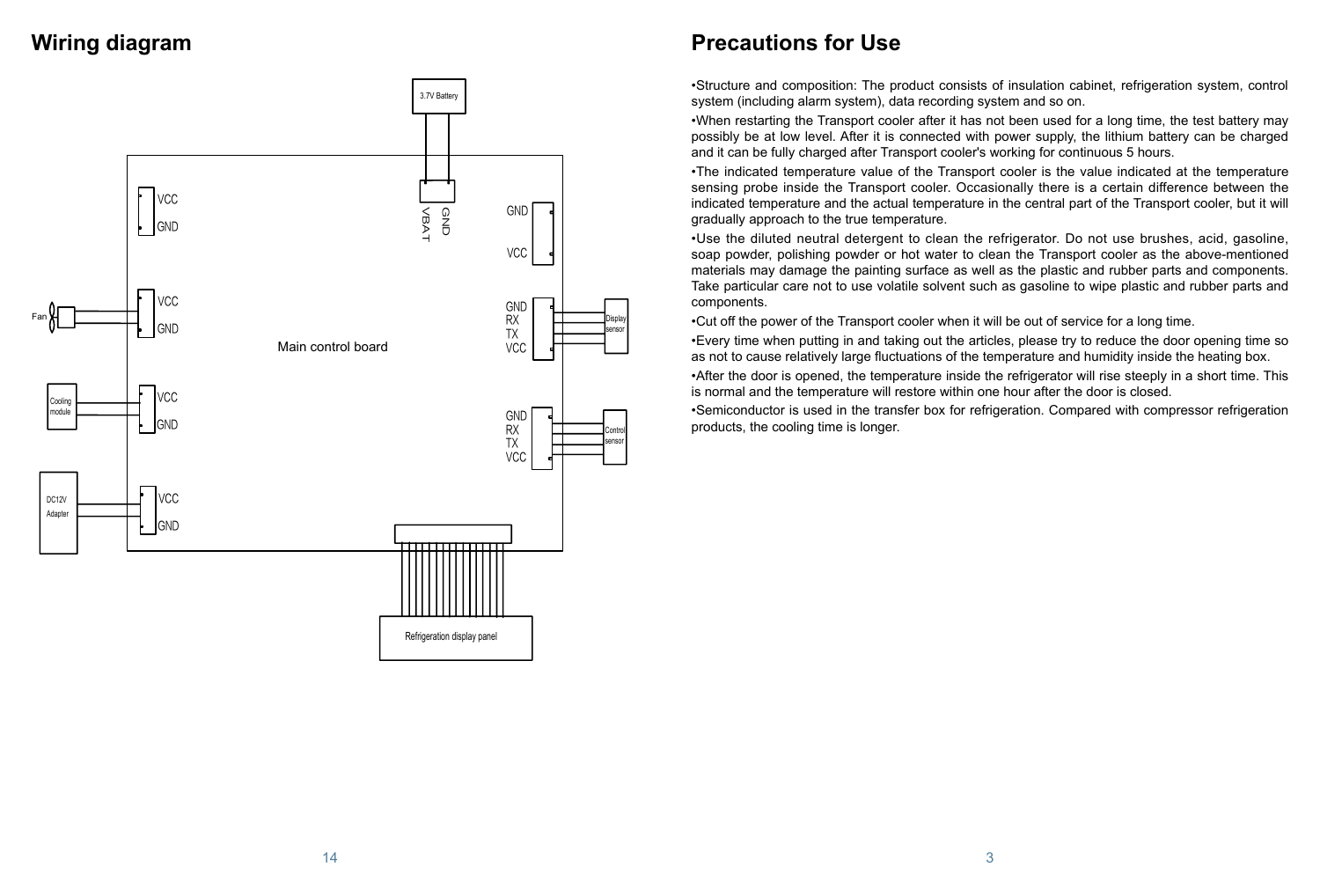uble shooting scheme

er supply complies with the requirement.

lug and socket are in poor contact

nput and control line has any fault

her the voltage is too low

ive or overheated articles are stored

certain gap between the stored articles

sunlight or other radiation from heat source

the door is opened frequently

ironmental temperature is too high?

er the air duct is blocked

Transport cooler is stably placed

box body contacts any foreign object or wall

Main use: The box inside temperature is controlled within a certain range for temporary storage of articles by semiconductor refrigeration, which can be used for transshipment of blood, drugs, specimens, reagents and other biological products.

•The storage temperature in the box can reach  $2~6^{\circ}$  , and the transport temperature range is 2~10℃ during the temperature keeping time.

1.Temperature Control

•Computer board control, control and display dual sensors, temperature display accuracy of 0.1℃ .

2.Safety System

•Multiple fault alarms (high-low temperature alarm, sensor fault alarm, and power off alarm)

•Two modes alarms (sound buzzer and display flicker alarm)

•The backup battery design allows real-time display of the temperature in the box even after power failure.

•Double lock structure at the door body can prevent the opening of door body at will and ensure the safety of storage items.

- 3.Refrigeration System
	- •Semiconductor active refrigeration
	- •PCM cold storage material ensures zero freeze and long thermal insulation.
	- •Imported famous brand fans.

The above functions are not available for all models. The specific functions are subject to the equipment you purchase.

The Haier transport cooler you obtained is probably not exactly the same as that illustrated in the Operation Manual due to continuous improvement of product. We are sorry for this. Description Content of the user's manual is subject to alternation without further notice.

# **Product features**

# **Q&A**



Any doubt in course of service ? Any doubt if any Transport cooler fault occurs ? Please look here first.

> the noisel data is the average data measured at 1m bise-free standard laboratory with the no articles the rubber mattress and the Transport cooler runs t excluding start-up and shut-down. In course of the difference between the actual noise and the ect of the articles stored, environment noise, and unclosed door, etc.

stored and the temperature is not stabilized; it will tomatically after a period of cooling.

vertemperature as the door is not tightly closed

emperature exceeds the standard

This chapter provides answers to a wide range of possible symptoms and corresponding solutions.

If the problems remain unsolved after operation, please contact Haier for after-sale service.Please do not maintain and disassemble the Transport cooler by yourself.

| Fault                                                                                          | Tro                                                                                                                                                                                                          |
|------------------------------------------------------------------------------------------------|--------------------------------------------------------------------------------------------------------------------------------------------------------------------------------------------------------------|
| The Transport<br>cooler is not<br>working                                                      | Check if the input pow                                                                                                                                                                                       |
|                                                                                                | Whether the pl                                                                                                                                                                                               |
|                                                                                                | Whether the in                                                                                                                                                                                               |
|                                                                                                | Wheth                                                                                                                                                                                                        |
| The Refrigerating<br>effect is not<br>obvious with<br>temperature<br>exceeding the<br>standard | Whether excessi                                                                                                                                                                                              |
|                                                                                                | Whether there is a o                                                                                                                                                                                         |
|                                                                                                | Whether there is direct s                                                                                                                                                                                    |
|                                                                                                | Whether t                                                                                                                                                                                                    |
|                                                                                                | Whether the envi                                                                                                                                                                                             |
|                                                                                                | Wheth                                                                                                                                                                                                        |
| <b>Excessive noise</b>                                                                         | Whether the <sup>-</sup>                                                                                                                                                                                     |
|                                                                                                | Whether any part of the b                                                                                                                                                                                    |
|                                                                                                | The noise indicated in the tec<br>apart from the surface in a no<br>stored in Transport cooler on tl<br>steadily with door closed, but<br>use, it is normal that there is<br>value indicated due to the effe |
| The buzzer gives<br>an alarm.                                                                  | Whether the articles are just s<br>be eliminated aut                                                                                                                                                         |
|                                                                                                | Whether it is the alarm of ov                                                                                                                                                                                |
|                                                                                                | Whether the te                                                                                                                                                                                               |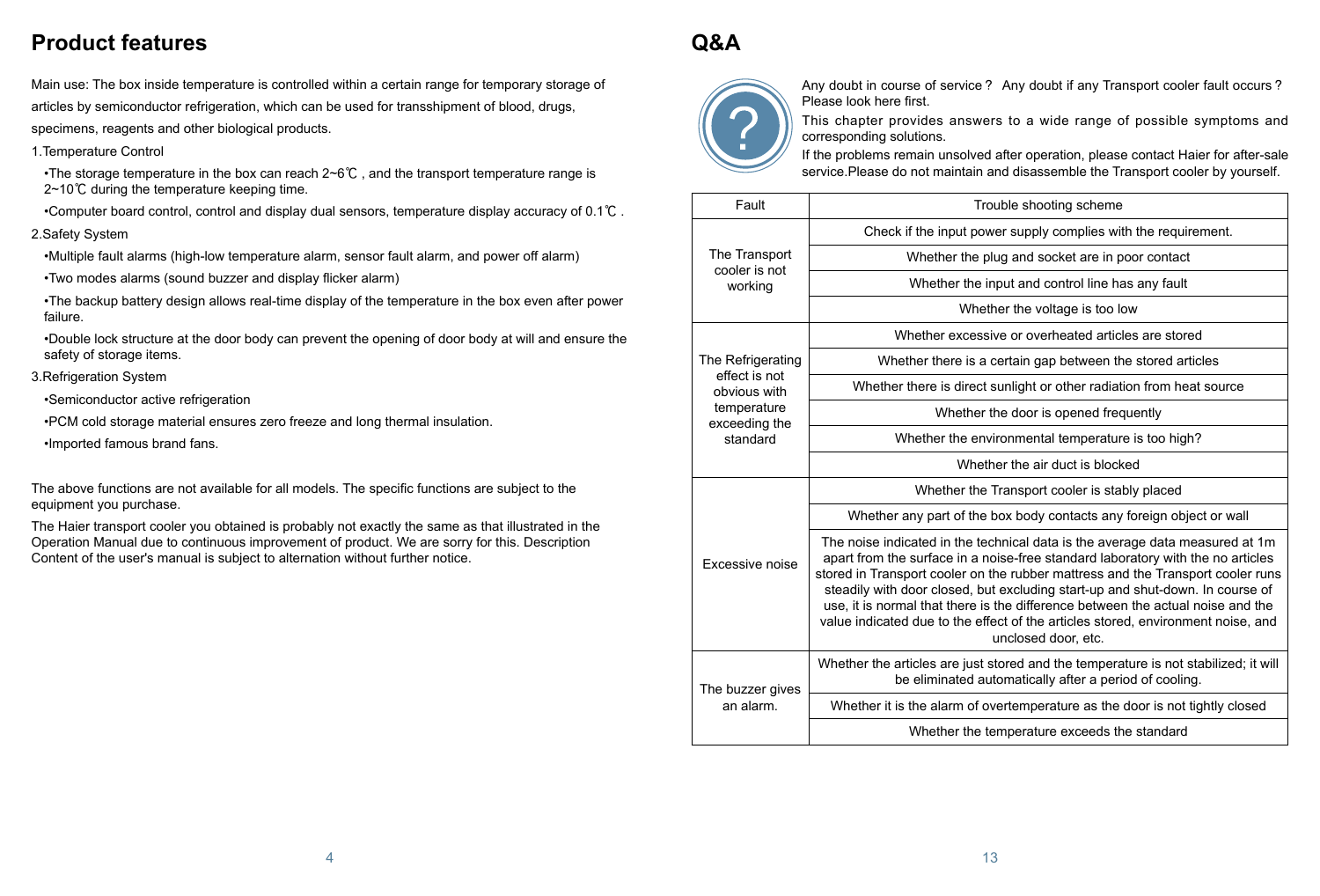#### **Maintenance**

•In order to prevent an electric shock or casualties, please make sure to cut off the power of the Transport cooler before conducting any repair to the Transport cooler.

•Make sure not to inhale medicine or suspended particles around the storage box when maintaining the Transport cooler. Otherwise, there may be health risk.

1.Clean transport cooler

•Clean the Transport cooler once a month. Regular cleaning can keep a completely new appearance of the Transport cooler.

•Use a piece of dry cloth to wipe off the small amount of dust accumulated on the Transport cooler's housing and inner chamber and all the accessories as well. If the Transport cooler is very dirty, use a piece of cloth dipped with mild detergent to clean off the dirt, then use a piece of wet cloth to wipe the residual detergent, and wipe it with a dry piece of cloth.

•Do not pour water onto the Transport cooler enclosure or into the Transport cooler. Otherwise, damage to electrical insulation may result in faults.

•The compressor and other machinery parts are in completely sealed state, so there is no need to lubricate them.

2.Stop using Transport cooler

•Power off the Transport cooler if it will be out of service for a long time.

•If it is required to lengthen the power cord, the section area of the lengthened wire shall not be less than 2mm<sup>2</sup> and the length shall not be longer than 3m.

•Open the door of the Transport cooler and thoroughly clean the Transport cooler.

•After the Transport cooler is aired, close the door of the box and put the plastic bag on it for sealing storage.



# **Product installation**

•Environmental temperature: 10 to 28 ℃ . Air conditioning system shall be used when necessary. •Ambient humidity: below 85% RH.

- •Avoid large quantities of dust.
- •Avoid mechanical sway or vibration.
- •The altitude of Transport cooler's working position: lower than 2000m.
- •Input voltage: supports 12V and 220V switching.

For normal operation and optimum performance level of the Transport cooler, its installation place shall

conform to the following conditions:

•It cannot be installed in a narrow, small, and airtight space. It shall at least be guaranteed that the product can be moved in/out normally so as to avoid any maintenance difficulty and failure. The failure of in-time repair may cause damage to the stored articles.

•The ground at the installation place shall be solid and flat.

- •The place shall be well-ventilated without exposure to direct sunshine.
- •Do not share a socket with other equipment, the plug and socket shall be firmly connected.
- •Do not distort nor stress the power cord.

•Check the operating voltage before use and consider to use manostat suitable for the electromotor load to stabilize the voltage at areas where the voltage is not stable.

- •It shall be guaranteed that the Transport cooler is reliably grounded.
- •If the power socket has grounding wire, check if the grounding connection is good before use.

•If the socket is not equipped with a grounding wire, make sure that it will be installed by the professional engineering technical personnel.

•It shall be away from the radiated area. Avoid the use of radiation-sensitive devices at its periphery.

•As the Transport cooler is sensitive to the environmental temperature, the Transport cooler cannot operate normally if it is installed in an environment other than the abovementioned environment.Please use it after improving the environment. •It is prohibited to install the Transport cooler in an open-air environment.When the Transport cooler gets wet in the rainwater, leakage of electricity or electric shock accidents may possibly be caused.

•Do not ground the Transport cooler via gas piping, water supply pipe, telephone line or lightning rod, which may easily cause an electric shock.

•After installation, the power plug must be accessible to pulling the plug conveniently in emergency.No articles shall block out the air vent of the Transport cooler.

#### Installation environment



#### Installation place

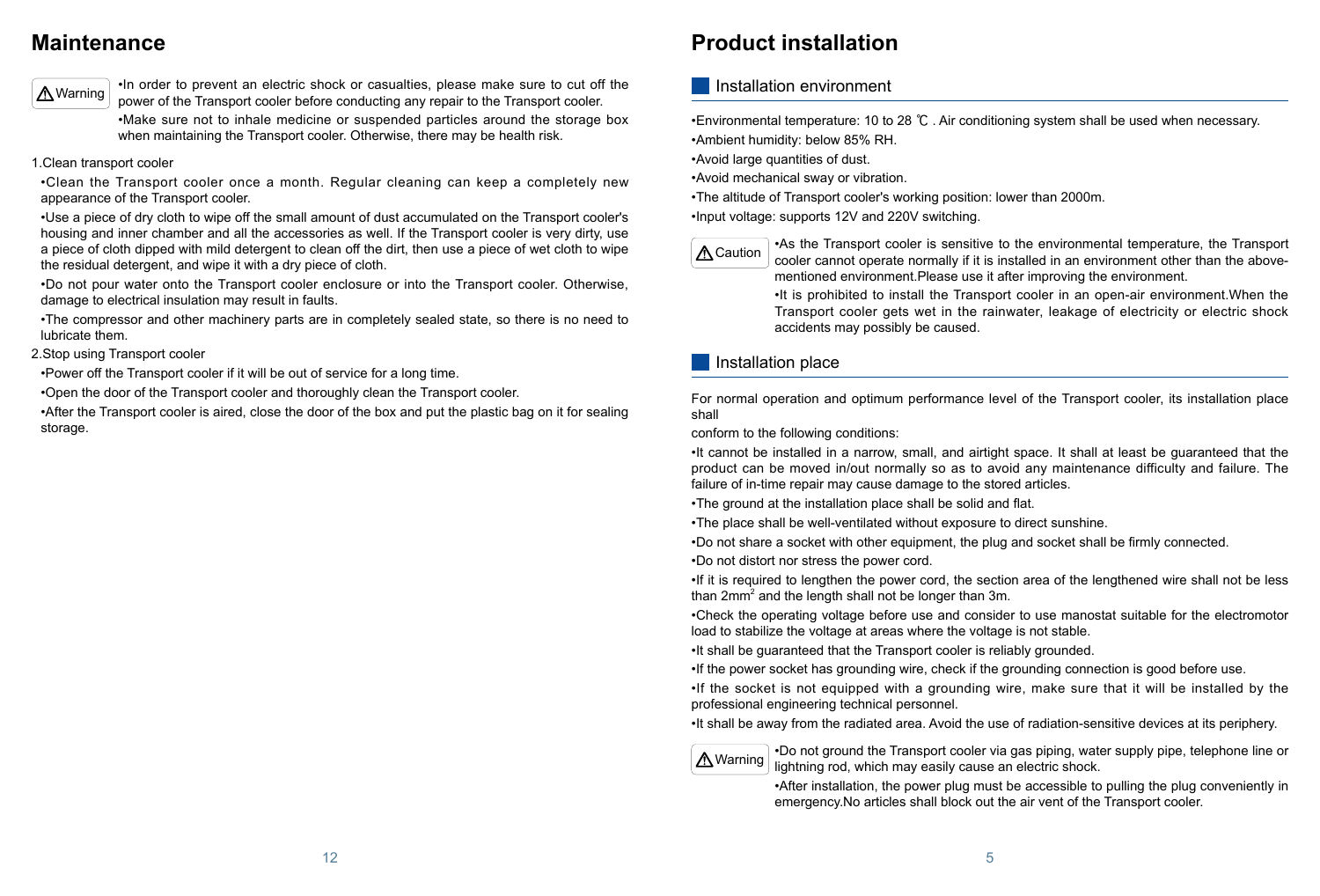#### **Pre-use preparation**

1. Take down all the packing material and packing straps: take down all the packing material and packing straps used for transportation.

2. Check the accessories delivered with the product: Please check the articles inside the packing box as per the packing list, and contact the after-sale service in time in case of any discrepancy.

3. Placement conditions: Select the appropriate distance according to the space size.

4. Observation: after leveling and cleaning the body, switch on the power to ensure the normal operation of the Transport cooler.

•Overtemperature alarm function

This product has an over-temperature alarm function. The upper limit of the high-temperature alarm defaults to 10°C, and the lower limit of the low-temperature alarm defaults to 2°C. When this range is exceeded, the buzzer alarm starts. At this time, press any key on the left screen to cancel the buzzer alarm sound (Press the "Function" or "Back" button on the right cold chain screen to cancel the buzzer). If the alarm condition is not relieved in time (system defaults to 30 minutes), the buzzer will start again.

•Adjust the set temperature

Long press the "Set" key for 10s and the temperature display window in the left box shows the "St". Press the "Set" key again and it displays the setting temperature value. Press the "+" or "-" key to adjust setting temperature value. After completion and 10s no operation, the system saves the set temperature value, and automatically exits the main interface.

•Power failure prompt function

After the power is cut off, the brightness of the temperature display window in the left box becomes dark, and at the same time, the temperature value on the left side will be displayed at a certain frequency (10 seconds On and 3 seconds Off), indicating that the product is in a power-off state. Please transport the product to the place where it is needed during the period of power cut and thermal insulation.

•Backup Alarm & display: User Control

When the power is off, press the "set" and "add" buttons for 5 seconds at the same time, the left screen appears off, and the transport cooler will turn off.

•Restore factory settings

This product does not need to adjust other parameters. If the parameters are confusing due to incorrect operation, please refer to the following operation mode to restore the factory settings.Press and hold the "+" button and the "-" button for 20s, the system parameters will be restored to the default value, and the temperature display window in the left box will display "CL".

#### **Method of Use**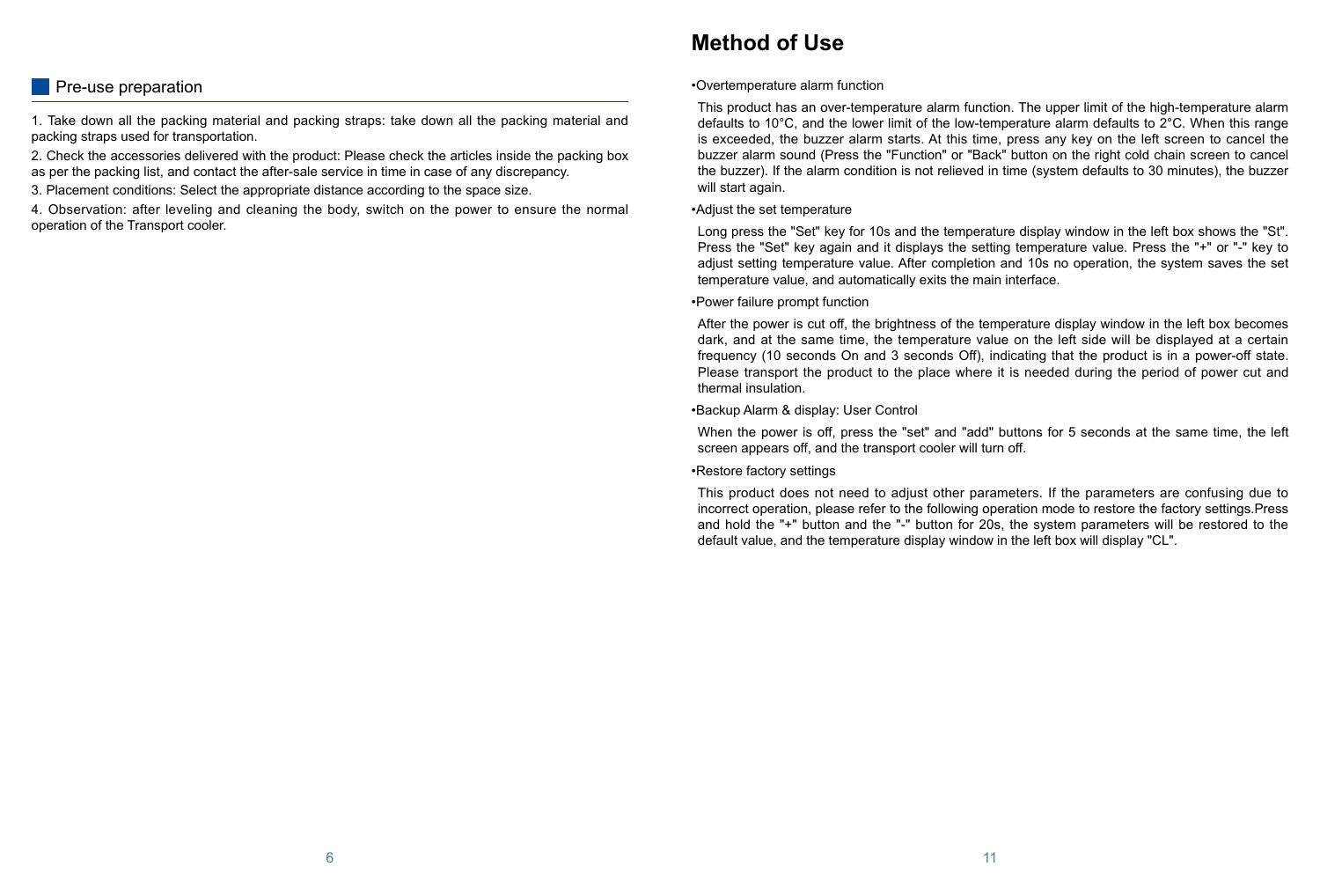| Control panel                                                    |              | Initial power-on                                                                                                                                                                                                                                                                                                                                                                             |
|------------------------------------------------------------------|--------------|----------------------------------------------------------------------------------------------------------------------------------------------------------------------------------------------------------------------------------------------------------------------------------------------------------------------------------------------------------------------------------------------|
| •HZY-8Z                                                          |              | Please observe the following rules when conducting initial start-up and continuous running:                                                                                                                                                                                                                                                                                                  |
| <b>TRANSPORT COOLER</b><br>$\bigodot$ Set $\bigoplus$ Up<br>Down | <b>Haier</b> | Connect the power cord to the dedicated socket of proper specification when the cooler is empty.                                                                                                                                                                                                                                                                                             |
| $·$ HZY-15Z                                                      |              |                                                                                                                                                                                                                                                                                                                                                                                              |
| <b>TRANSPORT COOLER</b>                                          | <b>Haier</b> | This Transport cooler is preset to run at below $4\pm2\degree$ C before factory delivery, so there is no need<br>to set up the temperature. If you need to adjust the temperature, please contact professionals for<br>operation.                                                                                                                                                            |
|                                                                  |              |                                                                                                                                                                                                                                                                                                                                                                                              |
|                                                                  |              | The sound alarm will ring under overtemperature after power-on and this is normal. At this time,<br>press any key (press Function or Return key of cold chain module) and the buzzer alarm sound<br>will be cancelled. If the alarm condition is not relieved after the default 30 minutes, the sound<br>alarm will work again until the temperature sensor reaches the range of 2-10 $°C$ . |
|                                                                  |              |                                                                                                                                                                                                                                                                                                                                                                                              |
|                                                                  |              | The temperature can be stabilized within the set temperature range only after the Transport<br>cooler has been running for a period of time.                                                                                                                                                                                                                                                 |
|                                                                  |              |                                                                                                                                                                                                                                                                                                                                                                                              |
|                                                                  |              | Start putting articles gradually into the transport cooler after completing a thorough inspection of<br>the Transport cooler.                                                                                                                                                                                                                                                                |
|                                                                  |              |                                                                                                                                                                                                                                                                                                                                                                                              |